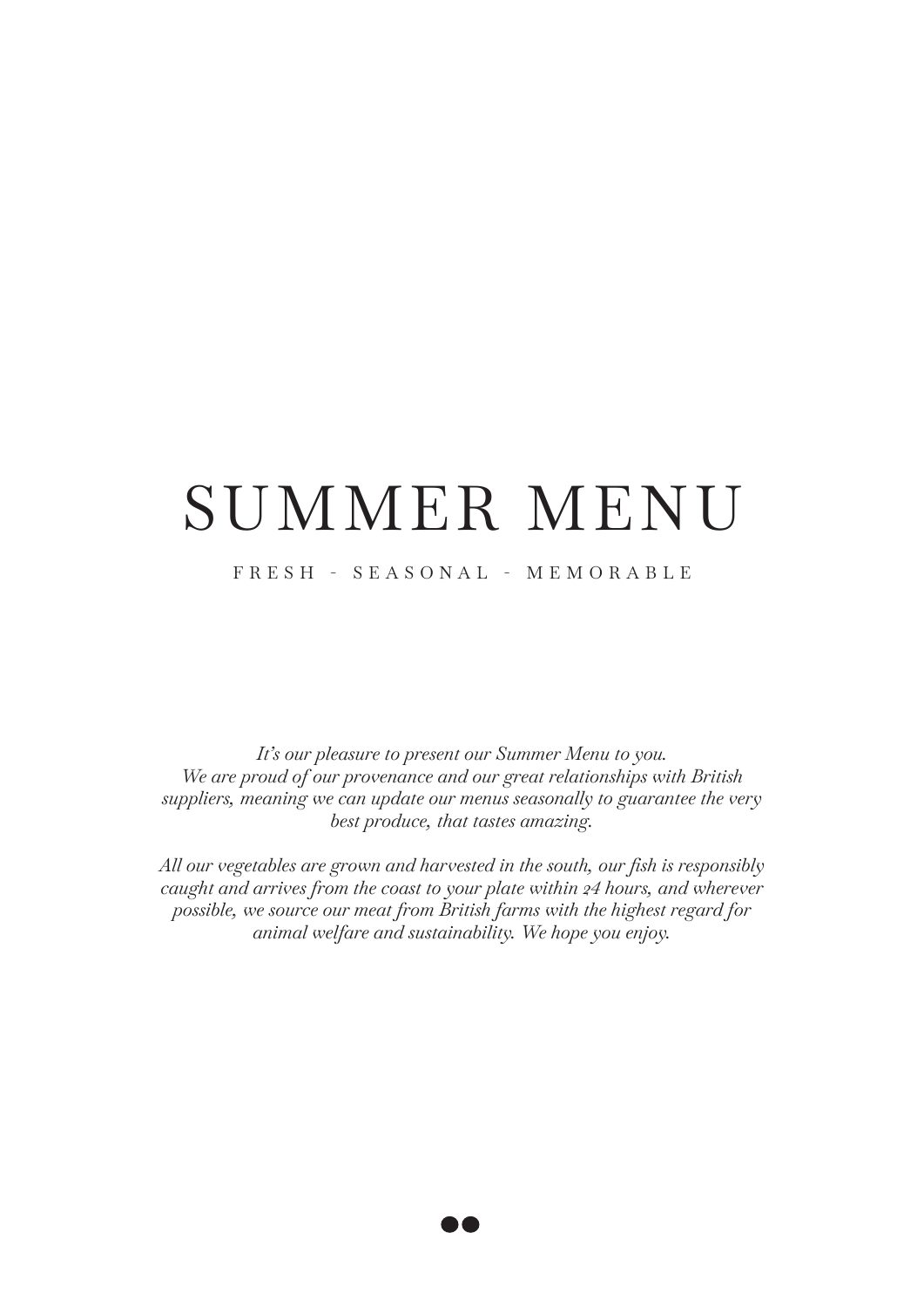| <i>Aperitifs</i>                                                                                               |       |
|----------------------------------------------------------------------------------------------------------------|-------|
|                                                                                                                |       |
| <b>Discarded Negroni</b><br>Tanqueray Gin, Sipello Surrey Hills, Discarded Cascara Vermouth, fresh orange peel | 10.30 |
| No-Groni<br>Seedlip Spice 94, Acorn Aromatic and Orange Bitters, fresh orange peel                             | 8.00  |
| <b>Royal Elderflower</b><br>St Germain, Prosecco, fresh raspberry                                              | 10.30 |
| <b>Sparkling Chambord</b><br>Chambord Liqueur, Prosecco, fresh raspberry                                       | 10.00 |

|                                                                                                |      | While you wait $-$                                                             |      |
|------------------------------------------------------------------------------------------------|------|--------------------------------------------------------------------------------|------|
|                                                                                                |      |                                                                                |      |
| Bombay spiced pork scratchings                                                                 | 3.75 | "Bang-Bang" cauliflower (VE)                                                   | 5.50 |
| Botanical marinated nocellara olives (VE)                                                      | 3.95 | fermented Scotch bonnet, yuzu and<br>sesame mayo, coriander shoots, fresh mint |      |
| Freshly baked ancient grain sourdough (V)(**)<br>whipped smoked butter                         | 6.50 | <b>Pulled ham hock and Cornish Cheddar</b><br>croquettes                       | 7.50 |
| <b>Grilled flatbread</b><br>'nduja sauce, roquito peppers, bocconcini<br>pearls, rocket leaves | 5.95 | smoked bacon jam, summer truffle and<br>parmesan dressing                      |      |

| <i>Starters</i>                                                                                                       |      |  |
|-----------------------------------------------------------------------------------------------------------------------|------|--|
| Homemade soup of the day<br>toasted sourdough, salted butter                                                          | 6.95 |  |
| Heritage tomato and goats cheese salad (V)(**)<br>grilled sourdough, toasted seeds, micro basil, bloody Mary dressing | 8.50 |  |
| Chicken and duck liver parfait<br>apricot and ginger chutney, spiced onion crumb and toasted brioche                  | 7.95 |  |
| Cornish crab cake<br>lobster cream sauce, poached St Ewe's egg, chervil hollandaise                                   | 9.50 |  |
| Hoi sin glazed crispy duck and watermelon salad (**)<br>Asian slaw, fermented red chilli, toasted sesame seeds        | 8.95 |  |
| Signature prawn cocktail<br>lobster Marie Rose, romaine lettuce, shaved fennel, prawn and paprika crumb               | 9.75 |  |
| Sussex Charmer cheese soufflé (V)<br>Cornish Orchard cider and summer truffle sauce                                   | 9.75 |  |
| Chorizo Scotch egg<br>soft boiled St. Ewe's egg, spicy 'nduja ketchup, avocado, lime and basil purée                  | 8.95 |  |

# *From the Grill*

| Grilled Barnsley lamb chop<br>rosemary and thyme salted triple-cooked chips,<br>herb crusted portobello mushroom, beersamic | 22.95 | Prime British beef burger<br>crispy onions, signature house sauce, romaine<br>lettuce, 'nduja ketchup, skin-on-fries                       | 16.50 |
|-----------------------------------------------------------------------------------------------------------------------------|-------|--------------------------------------------------------------------------------------------------------------------------------------------|-------|
| dressed baby watercress, confit garlic, chive<br>and shallot butter                                                         |       | Add pulled smoked pork shoulder                                                                                                            | 4.00  |
|                                                                                                                             |       | Add Red Leicester cheese                                                                                                                   | 1.00  |
| 100z Grass-fed British ribeye steak<br>rosemary and thyme salted triple-cooked                                              | 29.95 | Add smoked bacon jam                                                                                                                       | 1.00  |
| chips, herb crusted portobello mushroom,<br>beersamic dressed baby watercress, triple<br>peppercorn sauce                   |       | <b>Plant-based burger (VE)</b><br>16.50<br>crispy onions, signature house sauce, romaine<br>lettuce, skin-on-fries, avocado and basil mayo |       |
| Grilled fillet of bream and tiger prawns                                                                                    | 22.50 | Add smoked vegan cheese                                                                                                                    | 1.00  |
| skin-on-fries, beersamic dressed baby<br>watercress, pickled red onion, pomegranate<br>chimichurri and fresh lemon          |       | Upgrade to triple-cooked chips for £1                                                                                                      |       |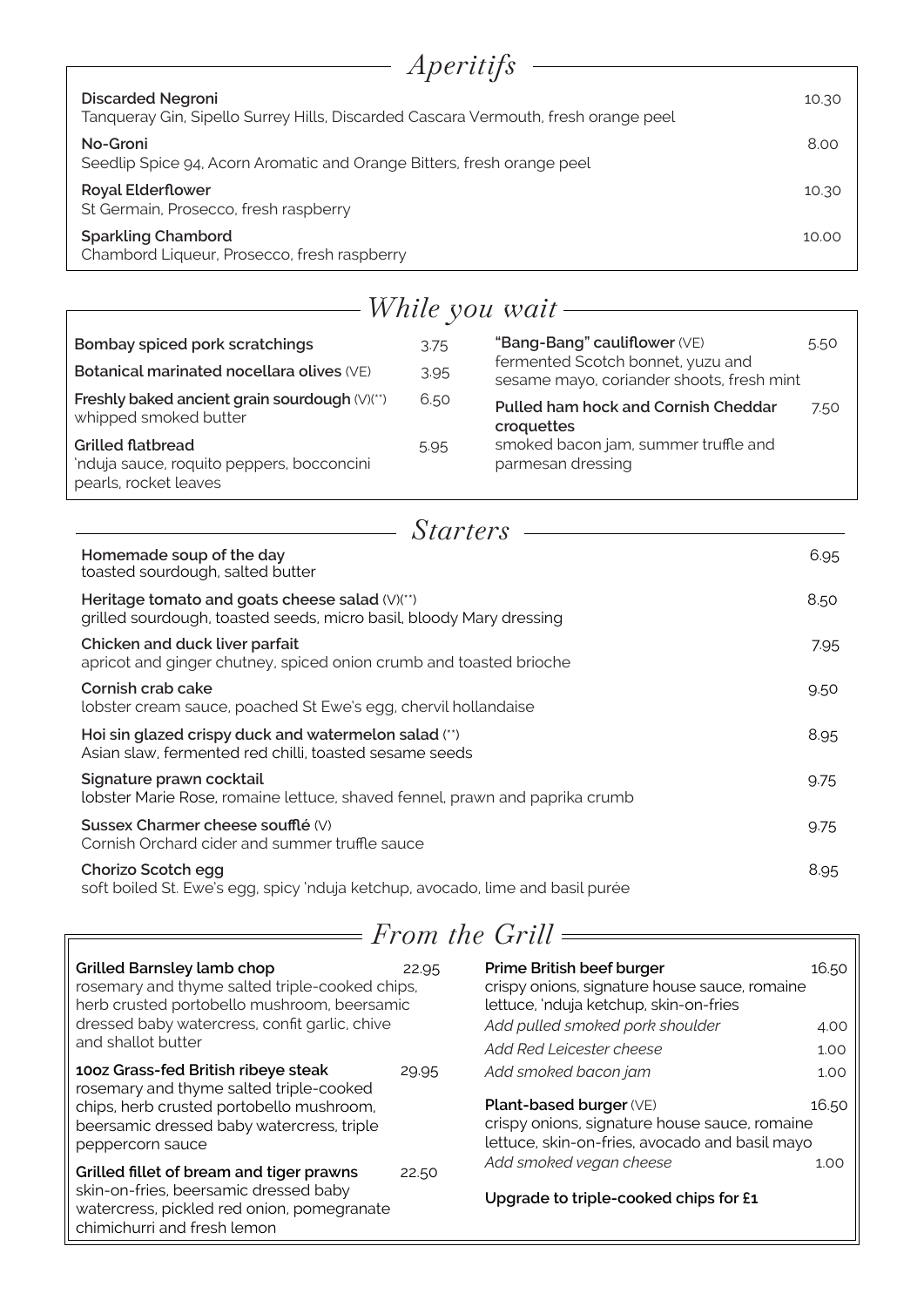| Mains                                                                                                                                                  |       |
|--------------------------------------------------------------------------------------------------------------------------------------------------------|-------|
| Signature chicken Caesar salad<br>fresh romaine lettuce, soft boiled St Ewe's egg, smoked anchovy and rosemary crumb, parmesan<br>and truffle dressing | 16.50 |
| Luxury fish pie<br>fresh haddock, scallops, tiger prawns, soft boiled St Ewe's egg, lobster cream sauce, summer salad                                  | 19.50 |
| Tamari glazed pork belly<br>wasabi mash, black sesame puree, pak choi, fermented red chilli, miso dressing                                             | 23.95 |
| 'Nduja chicken<br>grilled chicken breast, sourdough bruschetta, bocconcini, fiery tomato, basil and mascarpone sauce                                   | 16.95 |
| Cornish Orchard battered fish and chips<br>crispy battered haddock, triple-cooked chunky chips, braised marrow-fat peas, tartare sauce                 | 16.95 |
| Goan spiced South Coast bream and tiger prawn curry (")<br>Brick Lane sweet potato dahl, coriander shoots, grilled flatbread                           | 23.50 |
| Chicken and ham pie<br>hand pressed beef dripping pastry, English mustard and chive mash, smoked beef fat roasted carrots                              | 17.95 |
| Pea and mint risotto $(V)(''')$<br>chargrilled courgette, baked sunflower seeds, shaved Sussex Charmer, dressed rocket                                 | 14.95 |
| Add smoked pancetta lardons                                                                                                                            | 2.50  |

*Perfect Sides*

| Proper skin-on-fries (VE)<br>rosemary and thyme sea salt               | 3.75 | Heritage tomato (VE)<br>pickled red onion and basil                                               | 4.50 |
|------------------------------------------------------------------------|------|---------------------------------------------------------------------------------------------------|------|
| Proper triple-cooked chips (VE)<br>rosemary and thyme sea salt         | 4.50 | Pak choi (VE)<br>fermented red chilli, miso and sesame dressing                                   | 4.50 |
| Add truffled triple cheese sauce (V)                                   | 1.00 | Seasonal summer greens (V)                                                                        | 4.50 |
| Confit new potatoes (")<br>smoked pancetta lardons, pickled red onion, | 4.50 | charred hispi cabbage, grilled yellow courgette,<br>peas, confit garlic, chive and shallot butter |      |
| baby watercress                                                        |      | Star anise and smoked beef fat                                                                    | 3.50 |
| Rocket and parmesan salad (V)<br>beersamic dressing                    | 4.25 | roasted carrots<br>pomegranate chimichurri                                                        |      |

**Triple peppercorn sauce** 2.00 **Chicken and Madeira gravy**  1.50 **Confit garlic, chive and shallot butter** (V) 1.50 **Fermented Scotch bonnet, yuzu sesame mayo** (VE) 1.50 **Chervil hollandaise** (V) 2.00 **Pomegranate chimichurri** (VE) 1.50 *Sauces, Dips & Gravy*

*Sandwiches*

 $\overline{\phantom{a}}$ 

**all served with skin-on-fries**

**Monday to Saturday (lunchtime only)** EXCLUDING BANK HOLIDAYS

**Pulled pork bap** 14.95 smoked pork shoulder, crushed crackling, baby watercress, English mustard mayo, cider apple sauce

**Ultimate fish finger sandwich** (V) 13.95 battered haddock, tartare sauce, crispy onions, shredded romaine lettuce, 'nduja ketchup, toasted brioche

**Heritage tomato and avocado open sandwich** (V)(\*\*)12.50 mozzarella, toasted sourdough, pickled red onion and basil